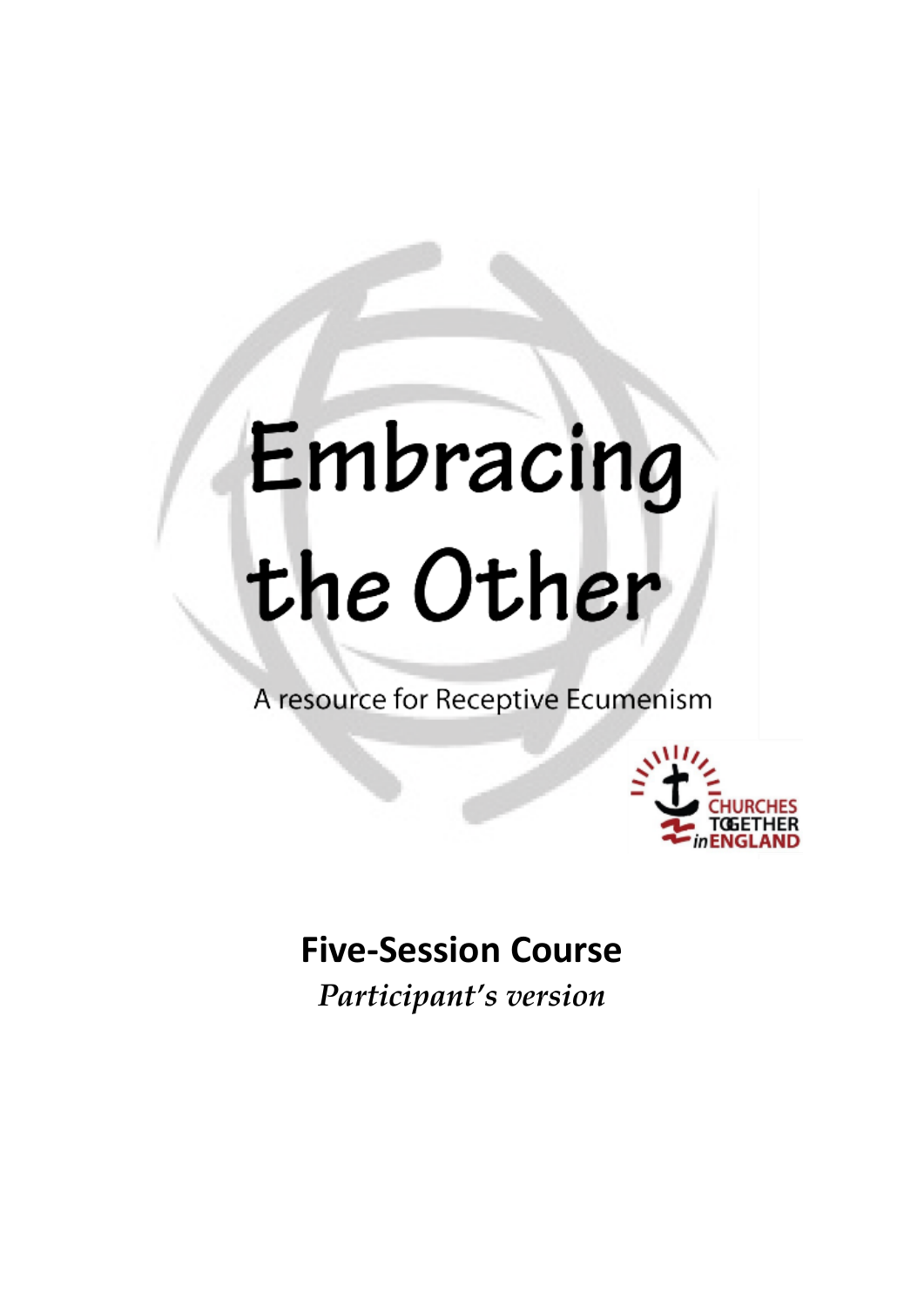## *Introduction*

*'Receptive Ecumenism is both a way of thinking and a process that enables unity to be built by receiving gifts from others. It challenges us to not think of what others might benefit from receiving from us but instead invites us to recognize our needs and to put ourselves in the place of being a recipient.'*

This material is designed to explore Receptive Ecumenism interactively. It employs both individual and collective exercises.

This is a course of five one-and-a-half hour sessions that may be used as a Lent course or at any other time of the year. It is designed for use with groups of various sizes, normally in the context of a Churches Together Group or a Local Ecumenical Partnership. It could, however, be used in a variety of other settings, such as gatherings of church leaders or within the congregation of one tradition where other traditions are present.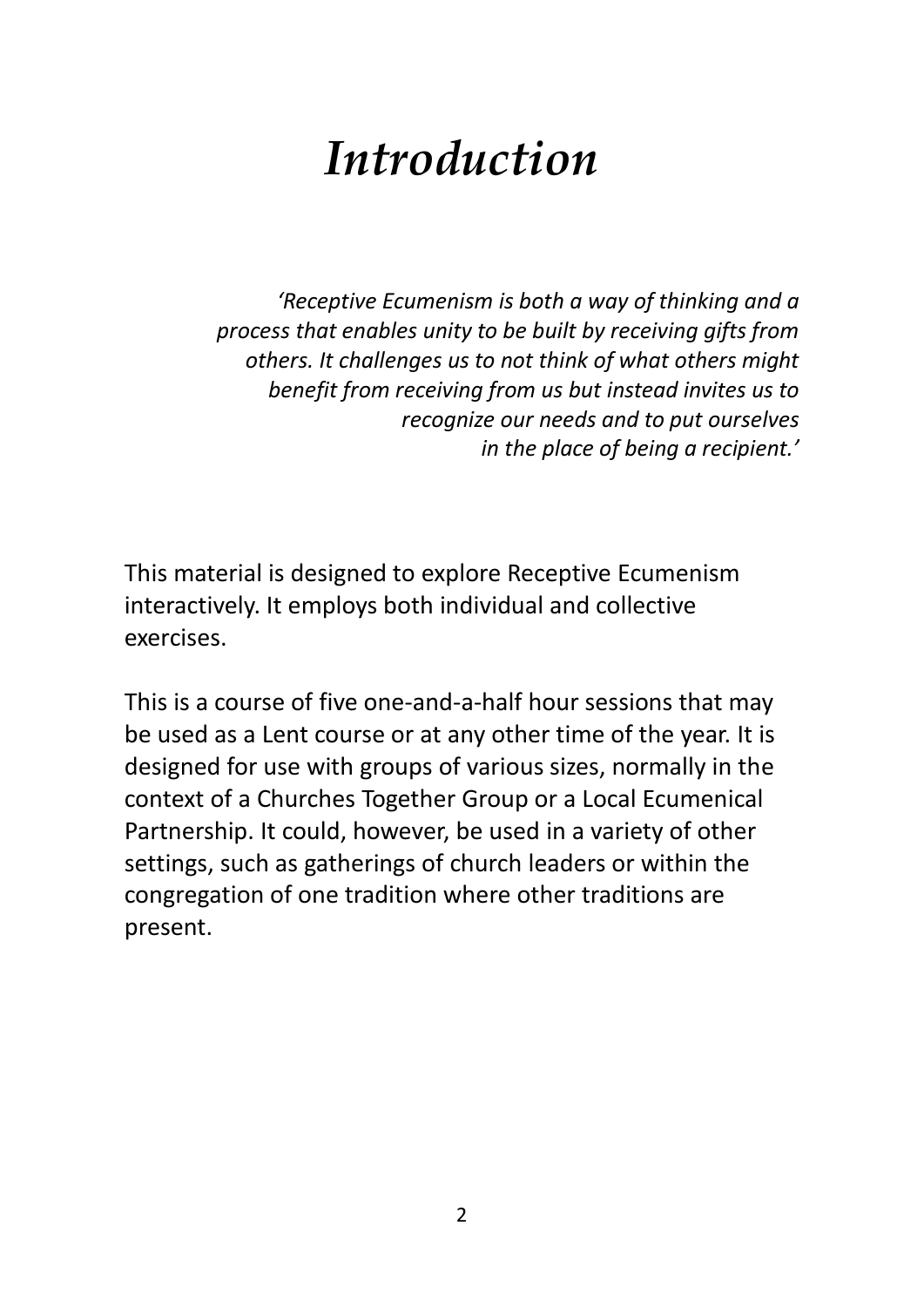## **Session One** *Presenting Receptive Ecumenism*

- 1. *Welcome and introduction*
- 2. *Getting to know one another* Share your church background and something of your personal journey.
- 3. *Setting the scene*
- 4. *Images of the church*

Reflecting on three images of the church: a building, a garden, a body.

5. *Discussion*

The church as a building – What are the strengths of this image? What are its weaknesses?

> The church as a garden – What makes a good garden? What makes for health?

The church as a body – What makes the body alive? What makes a body sick?

6. *Continue to discuss*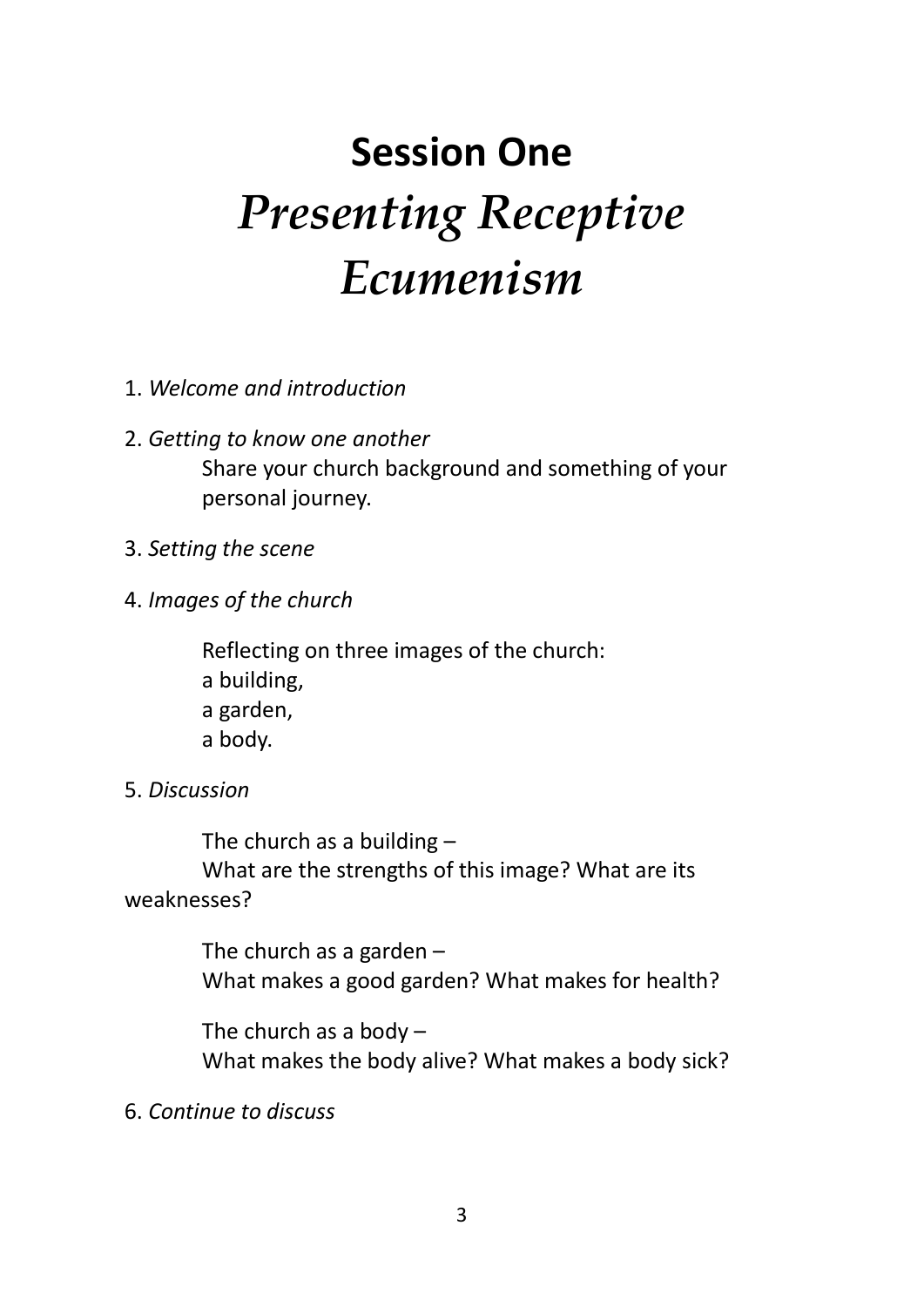How do you see the ideas of church that we have explored applying to your own church? Or how would it apply among the churches where you live? Or to your Churches Together Group?

In what areas of our life as a church, do we need to learn?

In the group share what *you* think you need to learn.

#### 7. *Plenary Discussion*

#### 8. *Prayer of dedication*

Lord our God,

we wonder at the beauty that you are and that you have given your church

and, at the same time, we confess that we do not always act

in accordance with the Spirit's beauty in us and among us.

In the power of that same Spirit we dedicate ourselves

to discover the gifts of our fellow Christians

so that the whole Body of Christ may flourish in every possible way and we be made ready to give an account to others

of the hope that is in us;

in the name of Jesus.

Amen.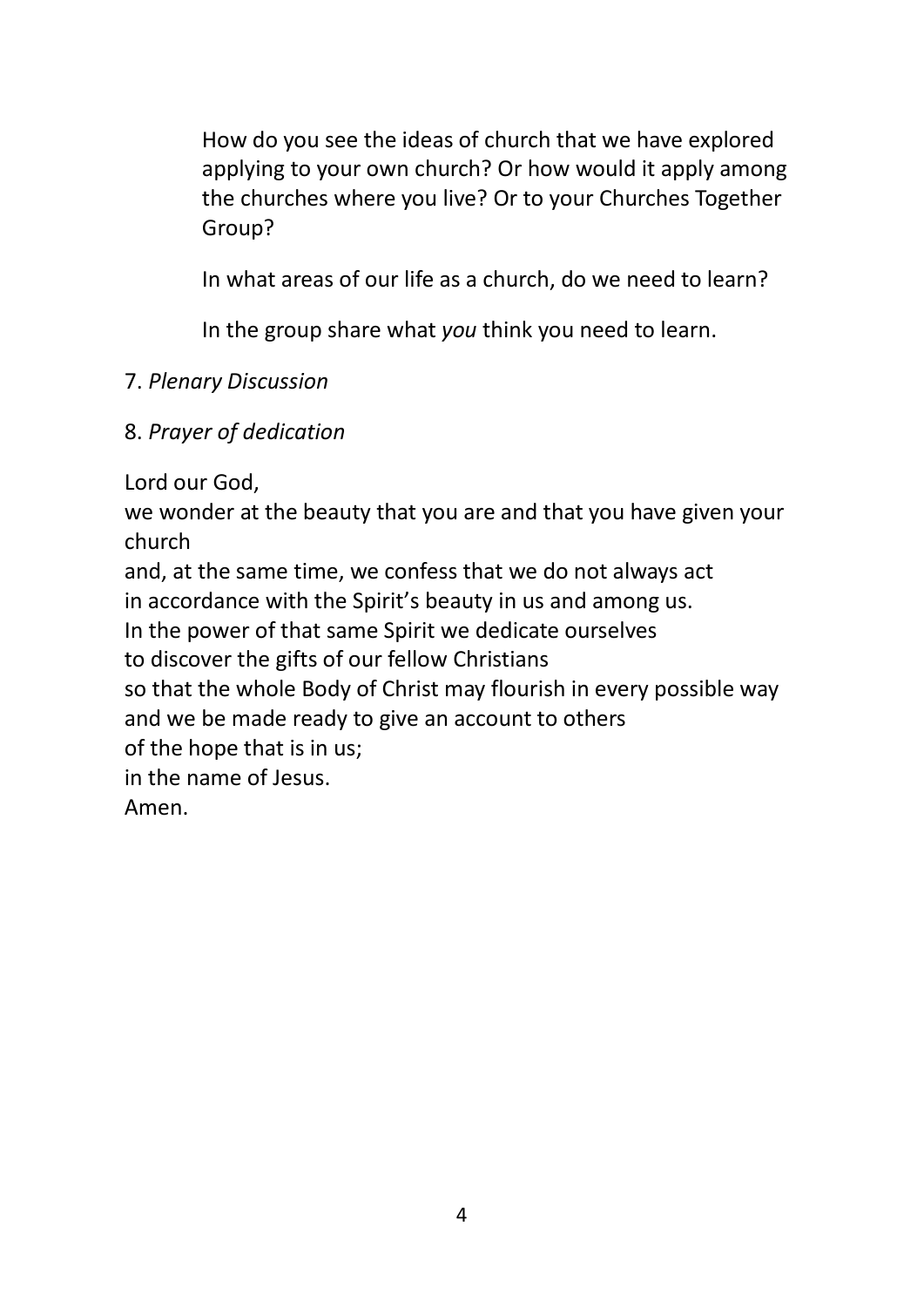## **Session Two** *Giving an account of the hope that is in us*

- 1. *Silent or spoken prayer*
- 2. *Reading –* 1 Peter 3:13-17
- 3. *Sharing together*
- 4. *Communicating our deepest hopes as people of faith*

Video Input

Silent reflection

In groups consider: What hopes do we draw from our faith and how and where are those hopes rooted?

5. *Returning to plenary*

Share and record the hopes and roots of hopes.

#### 6. *Consider and share*

What have I learned from hearing the hopes of others?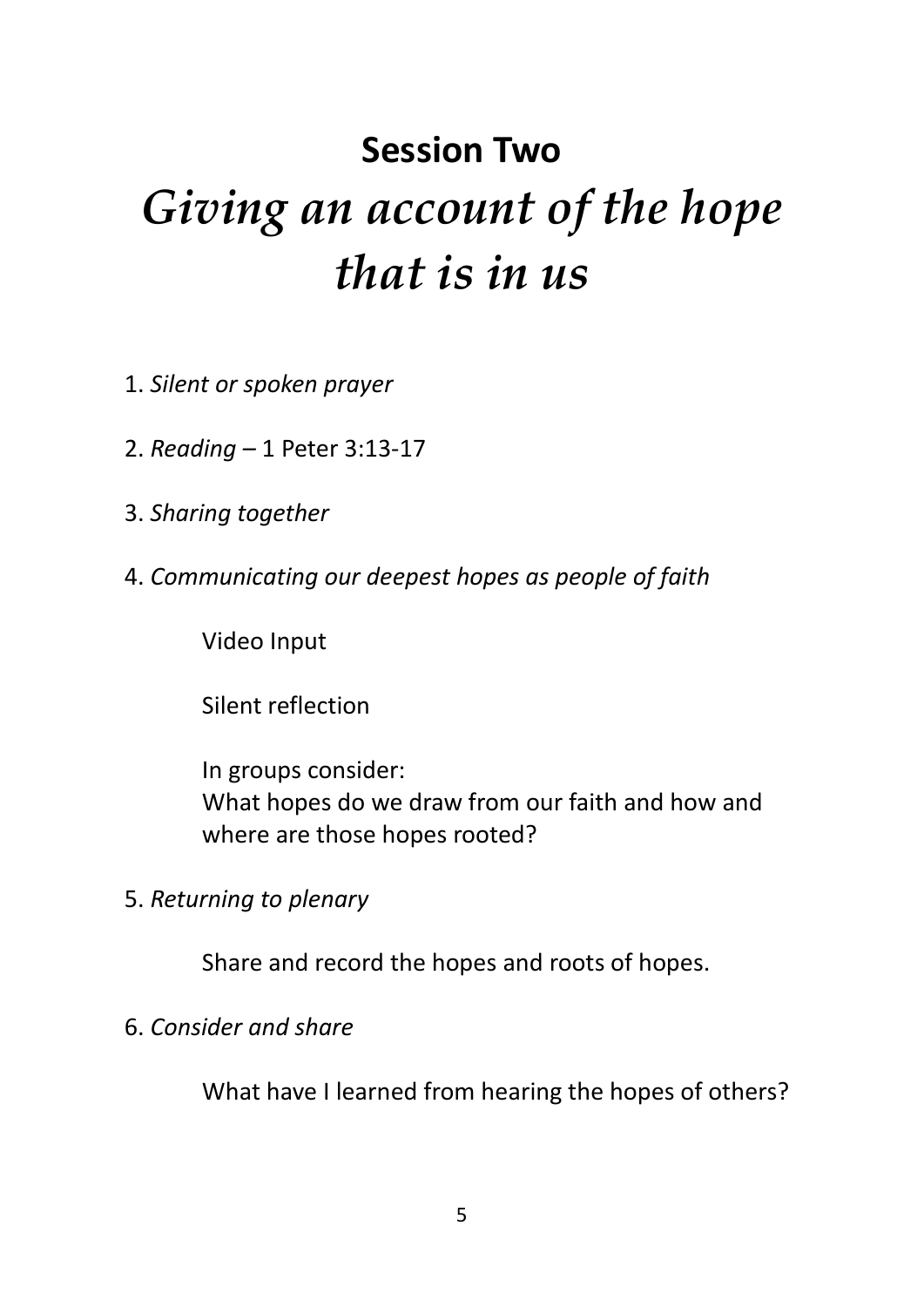How can my church learn from the hopes expressed?

#### 8. *Prayer of dedication*

Lord our God,

you fill us with hope in the abundance of your love and all the gifts you shower upon us in your church. We recognize our need for one another to heal our weakness and enlighten our confusion. In the power of your Holy Spirit we dedicate ourselves to discover the gifts of our fellow Christians so that the whole Body of Christ may flourish in every possible way and we be made ready to give an account to others of the hope that is in us; in the name of Jesus.

Amen.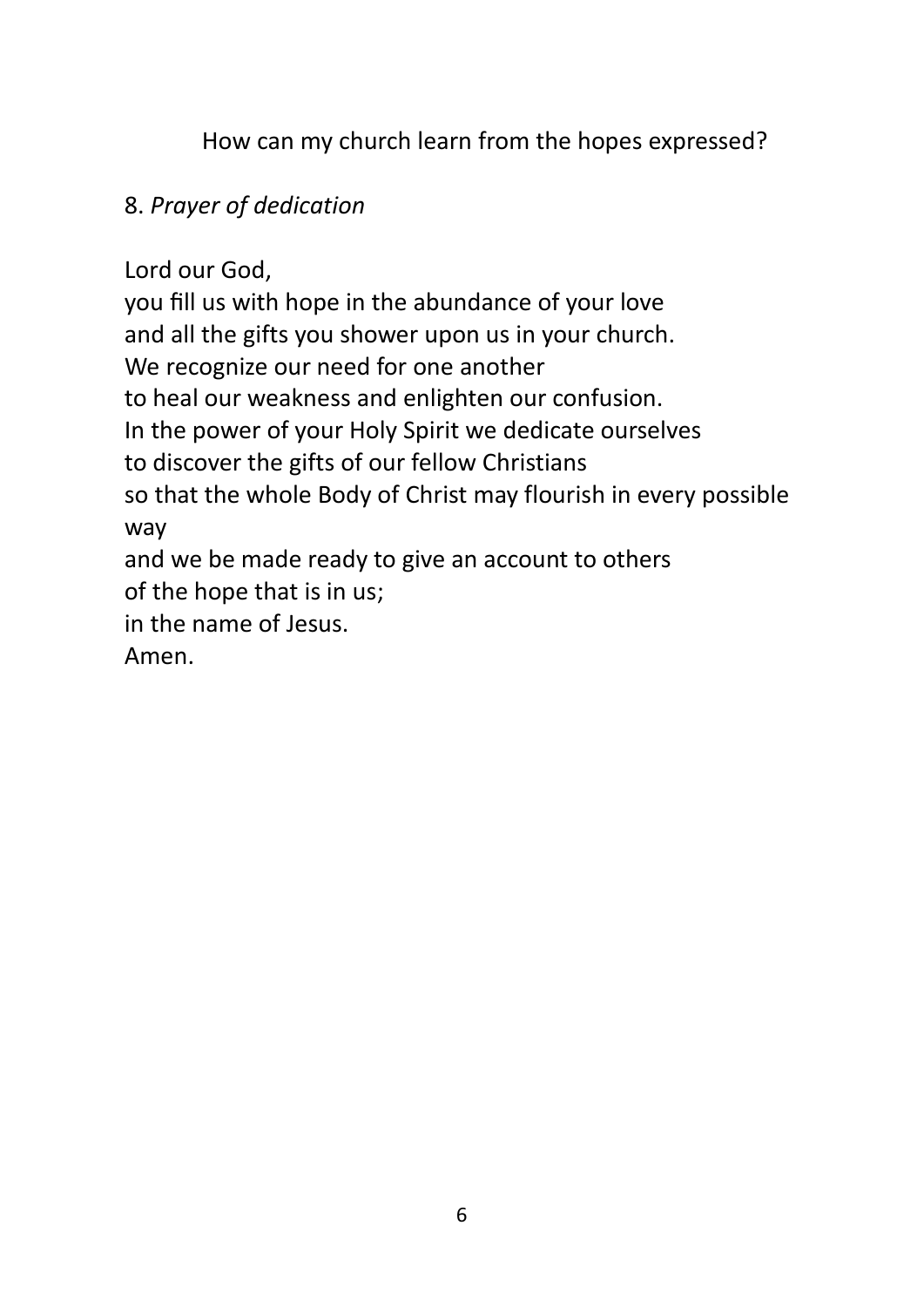## **Session Three** *Learning to Listen*

1. *Silent or spoken prayer*

#### 2. *Sharing together*

#### 4. *The need to Listen*

Video input is followed by reflection. Are there situations where either I did not listen or where I was not listened to. What stops me from listening?

#### 5. *An act of transition*

We take a bowl of water and read Romans 6: 1-11 to remind us of our new life in Christ.

6. *The quality of God's listening to us and how, being made in the image of God, we should listen to one another*

> In groups, share reflections on the following thoughts: Jesus loves us by becoming one of us, and taking on himself not only our human nature, but our suffering and sin on the cross – what do we learn from that? What do we learn about how we should behave with one another?

7. *Video input*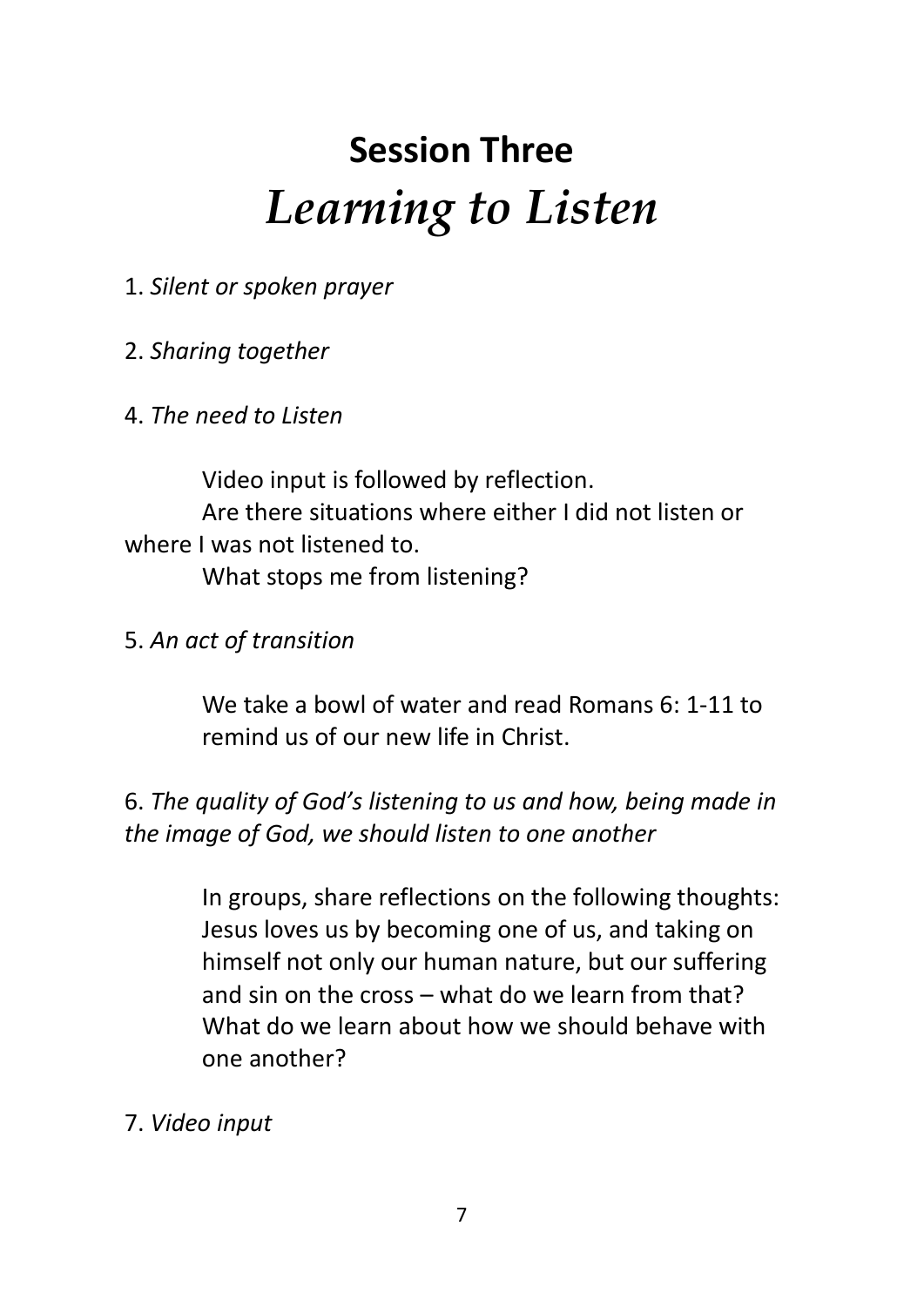#### 8. *Individual work*

Write yourself a letter or short paragraph about something new you might want to do or something you would want to change so that you might be able to listen more deeply.

#### 9. *Plenary reflection*

What reflections do we have about our collective listening as churches?

#### 10. *Prayer of dedication*

Lord our God,

your ears are always open to hear the cries of the world, and with a tender heart you care for our needs. Help us to listen to one another with the same attention and so discern the wonders you work among us. In the power of your Holy Spirit we dedicate ourselves to discover the gifts of our fellow Christians so that the whole Body of Christ may flourish in every possible way and we be made ready to give an account to others of the

hope that is in us; in the name of Jesus. Amen.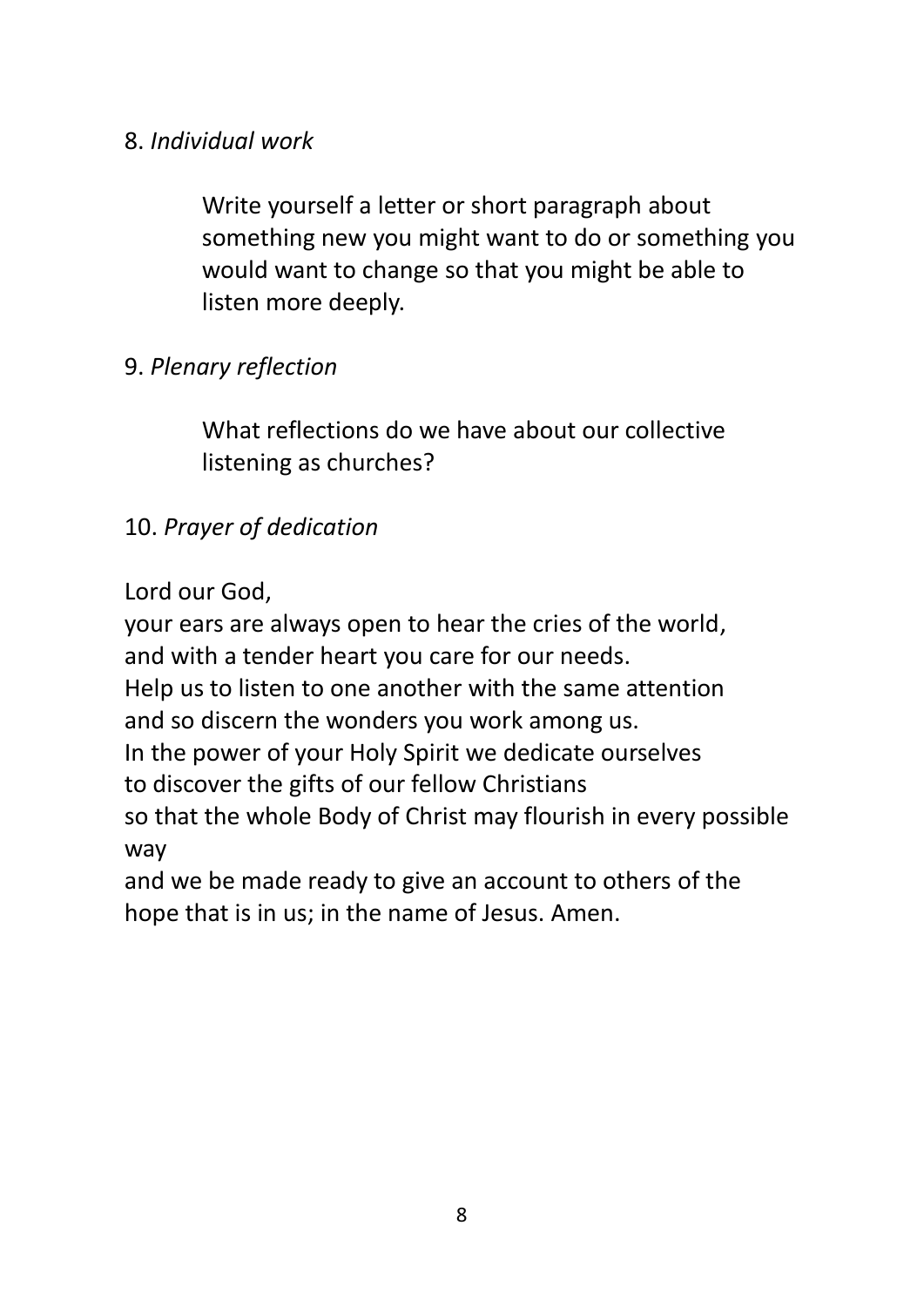## **Session Four** *Listening to Learn*

- 1. *Silent or spoken prayer*
- 2. *Group sharing*
- 3. *Video input*
- 4. *In church/denominational groups*

Look at what you believe the particular strengths of your tradition may be.

5. *In mixed groups of twos or threes*

Present to one another what has been discussed, asking for comments.

6. *In Plenary*

In denominational groups report back and look at what has been learned and what has surprised you about the gifts others have seen in your church.

Discuss what practical differences this learning might (ought to?) make.

7. *Prayer using different styles of prayer*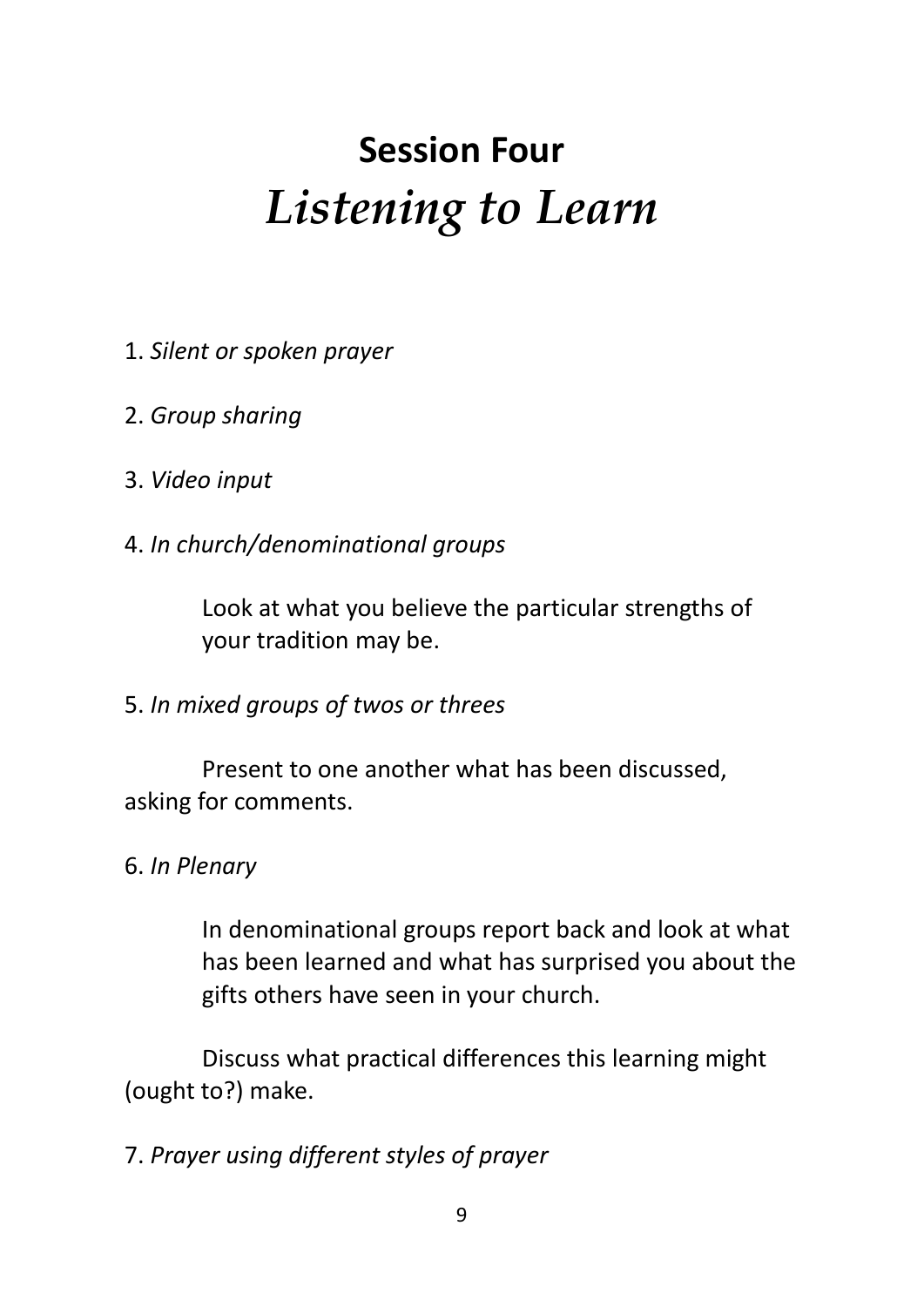#### 8. *Reading* – 1 Cor 12:1-13

#### 9. *Prayer of dedication*

Lord our God,

the power of your love is always at work in the world bringing good out of bad and life out of death.

We confess that we are not always ready to see your work in others

and so Iearn and be transformed.

In the power of your Holy Spirit we dedicate ourselves -

to discover the gifts of our fellow Christians

so that the whole Body of Christ may flourish in every possible way

and we be made ready to give an account to others

of the hope that is in us.

In the name of Jesus. Amen.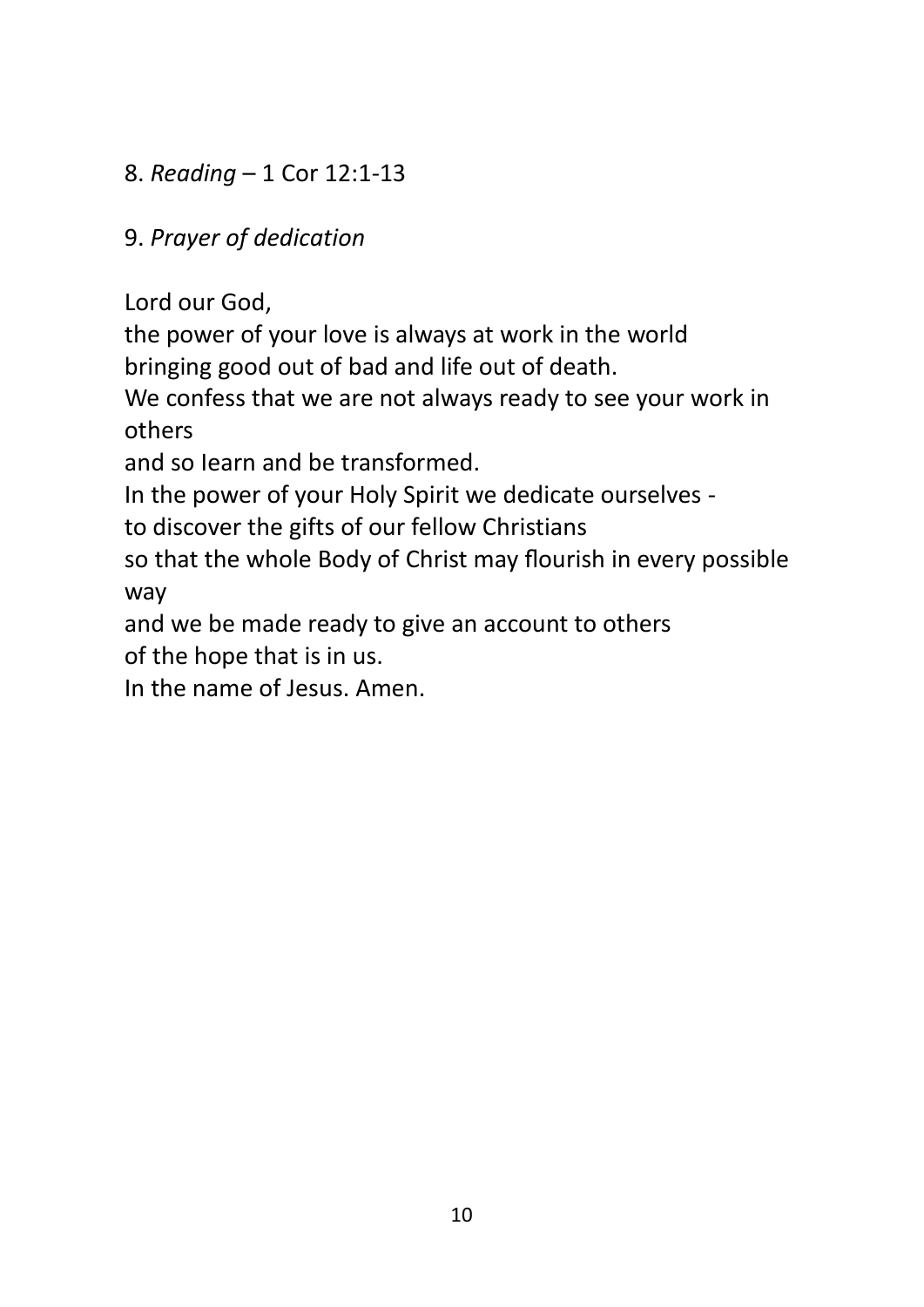## **Session five** *Being the branches of the vine*

1. Silent or spoken prayer

#### 2. *Plenary*

Think back to Session One and consider: What has been learned? How have we become more 'healthy'?

3. *Reading* – John 15: 5, 'I am the vine and you are the branches.'

4. *Focusing on the mission of the Church.*

What are our strengths and weaknesses? Where are the growth points?

Audio Input

In groups discuss:

What kinds of scenarios might evolve in your church, town area, city or country?

What would need to happen for these possibilities to be achieved?

5. *In Plenary*